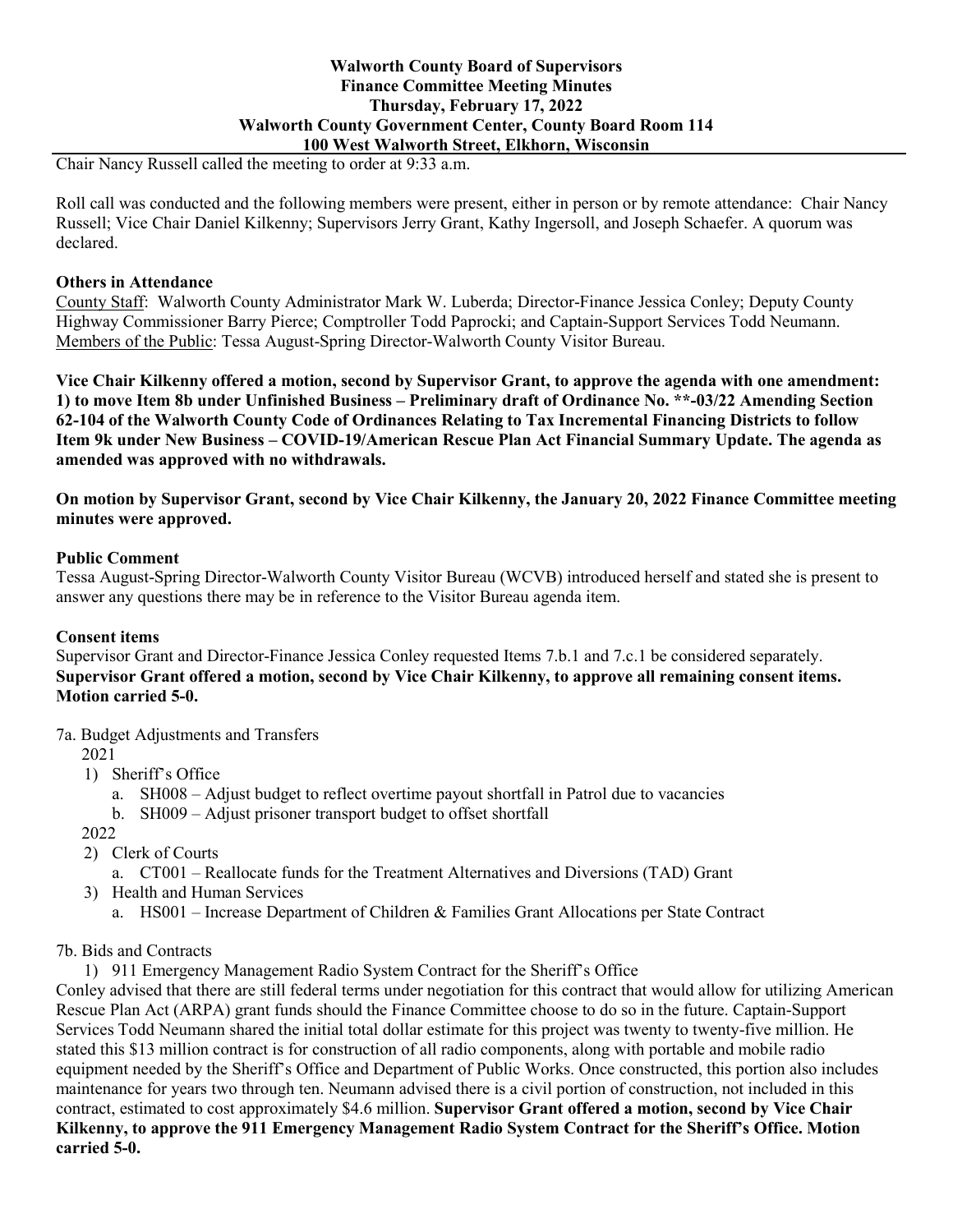Walworth County Board of Supervisors February 17, 2022 Finance Committee Meeting Minutes Page 2 of 4

## 7c. Reports

1) Quarterly investment report  $-4<sup>th</sup>$  quarter 2021

Conley advised that the County's total investment portfolio (non-departmental and unrealized loss) has fallen short of budget expectations. Conley is recommending no action be taken as County sales tax revenue has an expected surplus that will offset losses. **Supervisor Grant offered a motion, second by Vice Chair Kilkenny, to accept the Quarterly investment report – 4th quarter 2021. Motion carried 5-0.**

- 2) Update on tax incremental financing districts (TIDs)
- 3) Out-of-State Travel
	- a. Health & Human Services
		- 1. Deb McDaniel, Transport a consumer, 86315, AZ

# **Unfinished business**

8a. Walworth County Visitor Bureau's Memorandum of Understanding, Budget Allocation, and Tourism Support **Supervisor Grant offered a motion, second by Vice Chair Kilkenny, to approve the Walworth County Visitor Bureau's Memorandum of Understanding, Budget Allocation, and Tourism Support.** August-Spring explained the proposed changes in operation detailed in Ellen Burling's letter, included in the packet (Pages 17-20); with some discussion and no rejections. **Supervisor Grant amended his original motion, Vice Chair Kilkenny seconded, to approve that the Walworth County Visitor Bureau's change in nature of business is consistent with the annual appropriation, based on the County Administrator's recommendation. Motion carried 5-0.**

8b. Preliminary Draft of Ordinance No. \*\*-03/22 Amending Section 62-104 of the Walworth County Code of Ordinances Relating to Tax Incremental Financing Districts

This item was moved to follow Item 9k: COVID-19/American Rescue Plan Act Financial Summary Update during agenda approval.

#### **New Business**

9a. Resolution No. \*\*-03/22 Accepting a Non-Cash Donation of \$16,000 from the Badger State Sheriff's Association (BSSA) for Gas Mask Replacements/Upgrades for the Sheriff's Office

**Supervisor Grant offered a motion, second by Supervisor Ingersoll, to approve the resolution Accepting a Non-Cash Donation of \$16,000 from the Badger State Sheriff's Association (BSSA) for Gas Mask Replacements/Upgrades for the Sheriff's Office. Motion carried 5-0.**

9b. Resolution No. \*\*-03/22 Accepting Mobilizing Communities for a Just Response Health Strategy 4.1 and Disparities Grant in Wisconsin Funding

**Supervisor Grant offered a motion, second by Vice Chair Kilkenny, to approve the resolution Accepting Mobilizing Communities for a Just Response Health Strategy 4.1 and Disparities Grant in Wisconsin Funding. Motion carried 5-0.**

9c. Resolution No. \*\*-03/22 Appropriating Lakeland Health Care Center Provider Relief Fund Phase 4 Funding for Crisis Pay Premiums in the Lakeland Health Care Center Fund

**Supervisor Grant offered a motion, second by Supervisor Schaefer, to approve the resolution Appropriating Lakeland Health Care Center Provider Relief Fund Phase 4 Funding for Crisis Pay Premiums in the Lakeland Health Care Center Fund. Motion carried 5-0.**

9d. Resolution No. \*\*-03/22 Appropriating and Reallocating ARPA SLFRF Funding from the Recovery Grants Fund to Support Personnel Needs for Ease of Administering Federal Requirements.

**Supervisor Grant offered a motion, second by Supervisor Schaefer, to approve the resolution Appropriating and Reallocating ARPA SLFRF Funding from the Recovery Grants Fund to Support Personnel Needs for Ease of Administering Federal Requirements.** Conley referred to and explained her Memorandum included in packet number two; noting reallocation of ARPA funds to support personnel needs will alleviate the difficulties with software companies being resistant to amend contracts in order to be consistent with federal contractual terms. **Motion carried 5-0.**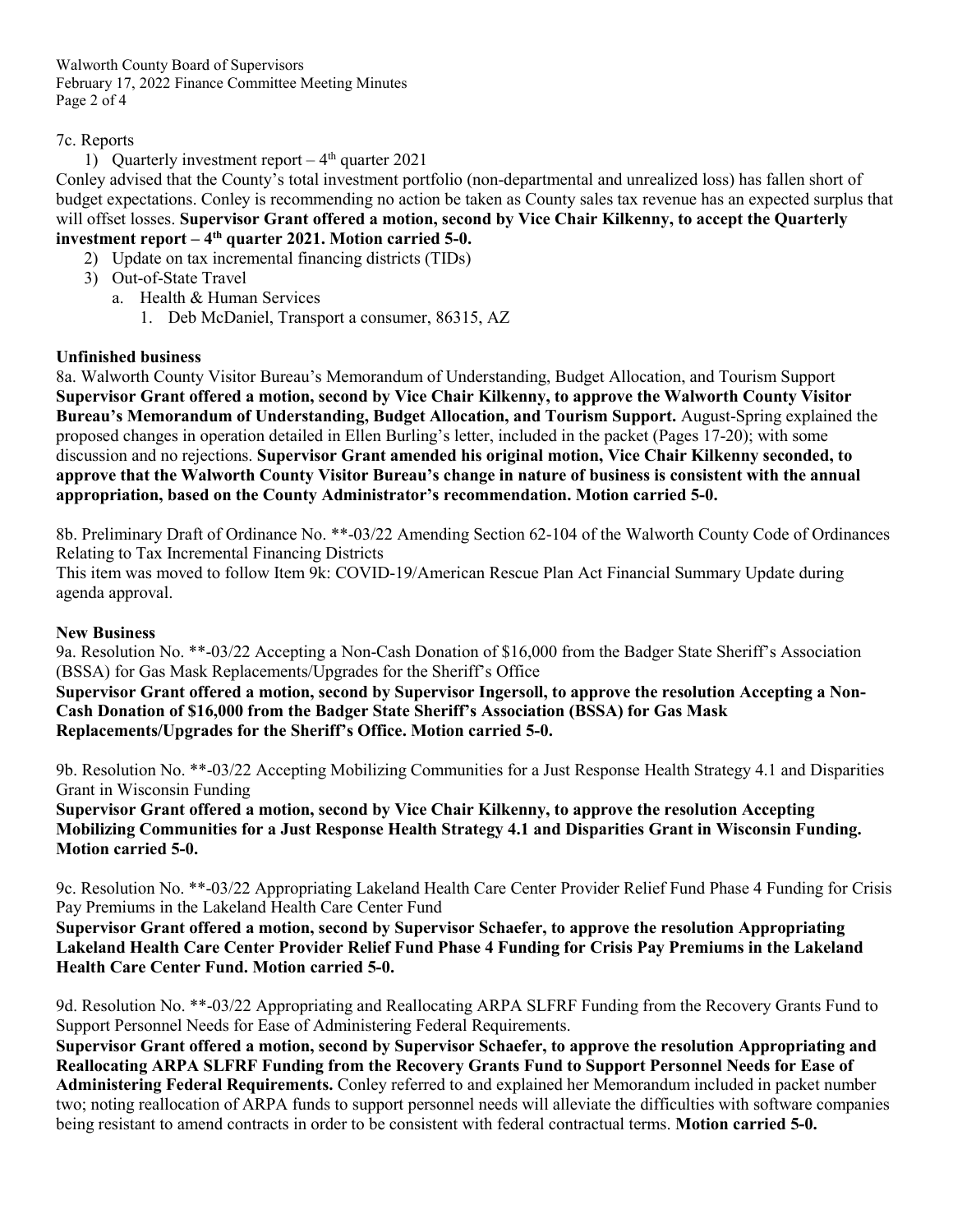Walworth County Board of Supervisors February 17, 2022 Finance Committee Meeting Minutes Page 3 of 4

9e. Ordinance No. \*\*-03/22 Amending Sections 17-3, 17-7, 17-20 and 17-116 of the Walworth County Code of Ordinances Relating to Highway Commissioner Authorities

**Supervisor Grant offered a motion, second by Supervisor Schaefer, to approve the ordinance Amending Sections 17-3, 17-7, 17-20 and 17-116 of the Walworth County Code of Ordinances Relating to Highway Commissioner Authorities.** Conley noted the Public Works Committee recommended this ordinance; which moves certain authorities relating to highway improvement and maintenance projects to the County Highway Commissioner (Director-Public Works Richard Hough.) **Motion carried 5-0.**

9f. Resolution No. \*\*-03/22 Authorizing a County Board Budget Amendment Increasing CTH ES (West Street to STH 20) Project Construction Budget Appropriation and Increasing Related Reimbursement from the Village of East Troy **Supervisor Grant offered a motion, second by Vice Chair Kilkenny, to approve the resolution Authorizing a County Board Budget Amendment Increasing CTH ES (West Street to STH 20) Project Construction Budget Appropriation and Increasing Related Reimbursement from the Village of East Troy. Motion carried 5-0.**

## 9g. Public Works year-end inventory adjustments

**Supervisor Grant offered a motion, second by Supervisor Schaefer, to approve the Public Works year-end inventory adjustments.** Conley referred to the Walworth County Department of Public Works Annual Inventory Adjustments – December 31, 2021 (Page 44); noting the adjustment is requesting the approval to write off \$12,611. Deputy County Highway Commissioner Barry Pierce briefly explained reasons and proposed solutions for the write-off amounts. **Motion carried 5-0.**

9h. Proposed 2022 County Board calendar for 2023 budget process

Conley outlined the two changes in schedule; stating the August and November meeting dates have been adjusted to Monday due to elections. Chair Russell requested a reminder be sent to Supervisors prior to each Monday meeting. **Supervisor Schaefer offered a motion, second by Vice Chair Kilkenny, to approve the Proposed 2022 County Board calendar for 2023 budget process. Motion carried 4-0.**

9i. Annual Review and Approval of Walworth County Investment Guide and Adjustment to Core Portfolio Calculation Conley introduced Comptroller Todd Paprocki who summarized the annual process and the updated investment strategy. He stated core, investment, and institution limits change every year, sharing this was the only change to the investment strategy for this next year. **Supervisor Schaefer offered a motion, second by Supervisor Grant, to approve the Walworth County Investment Guide and Adjustment to Core Portfolio Calculation. Motion carried 5-0.**

9j. Resolution No. \*\*-03/22 Appropriating \$200,000 of ARPA SLCFR Funding from the Recovery Grants Fund for the Purpose of Supporting Nonprofit, Public Mass Transit Driver Premium Pay

Luberda referred to the Memorandum, resolution, and Driver and Non-Driver comparison tables, included in the packet (Pages 67-74); reiterating that VIP Services, Inc. informed they will be unable to execute the third optional year of service. After a review of circumstance Luberda found the primary cause to be negative impacts of the pandemic; and summarized the proposed supplemental pay for drivers. Luberda stated that if the resolution is approved, staff will work with Corporation Counsel to develop a program grant agreement with VIP Services, Inc. to ensure the funding is provided on a reimbursement basis. **Vice Chair Kilkenny offered a motion, second by Supervisor Grant, to approve the resolution Appropriating \$200,000 of ARPA SLCFR Funding from the Recovery Grants Fund for the Purpose of Supporting Nonprofit, Public Mass Transit Driver Premium Pay.** Discussion then focused on funding the premium pay after ARPA is finished. Luberda stated it is his expectation that driver pay will be addressed in the next Request for Proposal (RFP), with a minimum pay rate negotiated within the contract and taken into consideration during the bid process. **Motion carried 5-0.**

# 9k. COVID-19/American Rescue Plan Act Financial Summary Update

Conley referenced and summarized her Memorandum and the three reports included in the packet (Pages 75-82.) **Vice Chair Kilkenny offered a motion, second by Supervisor Schaefer, to accept the COVID-19/American Rescue Plan Act Financial Summary Update. Motion carried 5-0.**